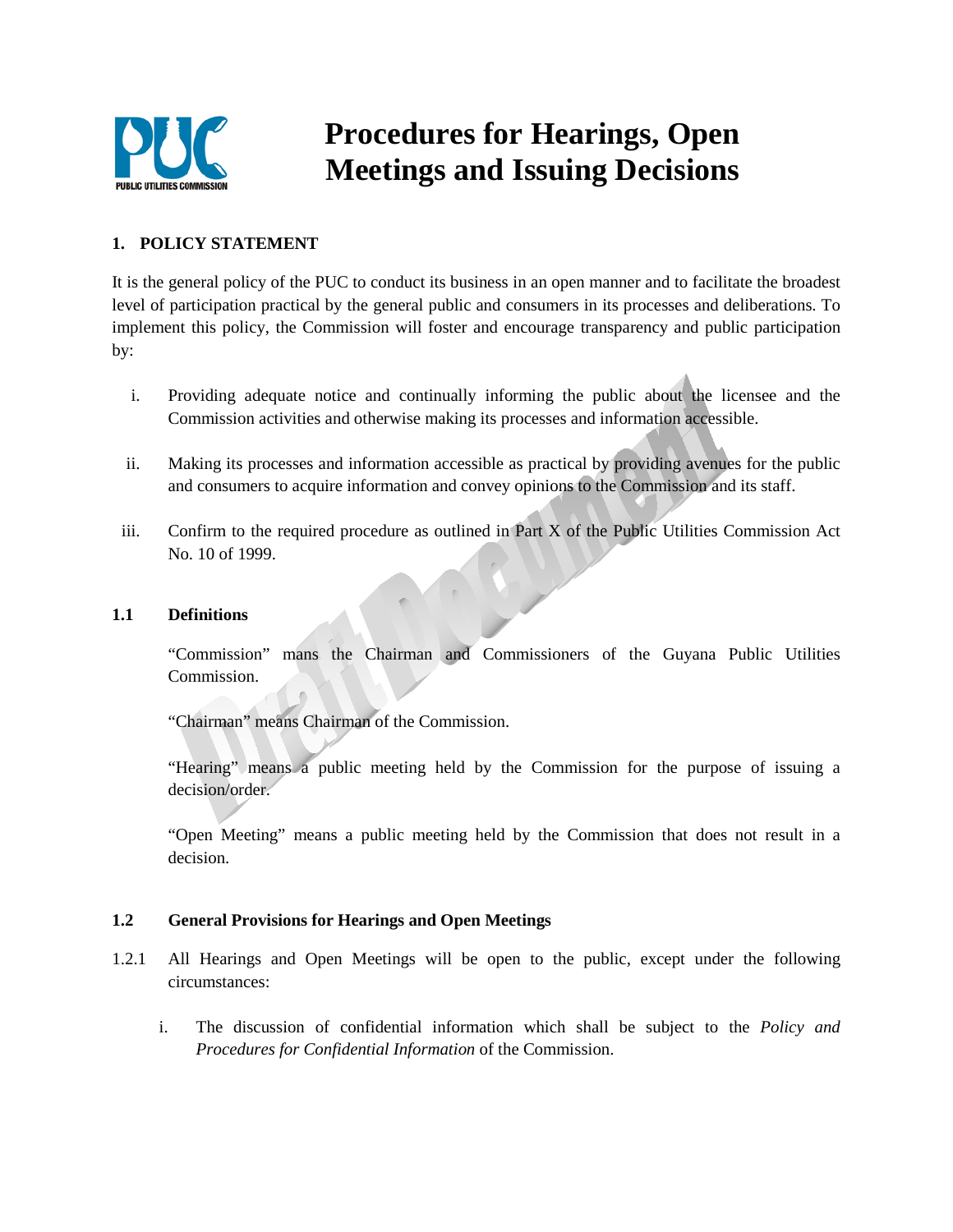- ii. To consult with legal counsel concerning the Commission's rights and duties in regard to current litigation or litigation that might be filed.
- 1.2.2 The Commission may initiate a Hearing or Open Meeting at its discretion.
- 1.2.3 With respect to a Hearing, any interested party may request that the Commission holds a Hearing, but the final decision to do so is at the discretion of the Commission.
- 1.2.4 The agenda for the Commission Hearings and Open Meetings shall be approved by the Commission.
- 1.2.5 A period for an opportunity for general public comment may be included in the agenda of all Commission Hearings and Open Meetings.

#### **2. NOTIFICATION OF COMMISSION HEARINGS AND OPEN MEETINGS**

#### **2.1 Registry**

- 2.1.1 The PUC shall maintain a registry of parties requesting notification of Commission Hearings and Open Meetings.
- 2.1.2 Any person, organization or enterprise may request inclusion on the Registry's list.

### **2.2 Notification Process**

- 2.2.1 Notification of Commission Hearings and Open Meetings required at least five (5) business days before the event.
- 2.2.2 Notification shall include the following means:
	- i. Post an announcement/a notice of the Hearing or Open Meeting and the agenda on the PUC's website accessible to the public using generally available browser software.
	- ii. Provide to newspapers, television and radio stations a news release or public service announcement of the meeting date and agenda.
	- iii. Notice of proceedings in sufficiently readable print in at least one daily newspaper having circulation in Guyana.
	- iv. Notice posted on the Commission's external notice board.
	- v. Notification by telephone, mail, e-mail or fax to the parties listed and maintained in the registry list of the Commission.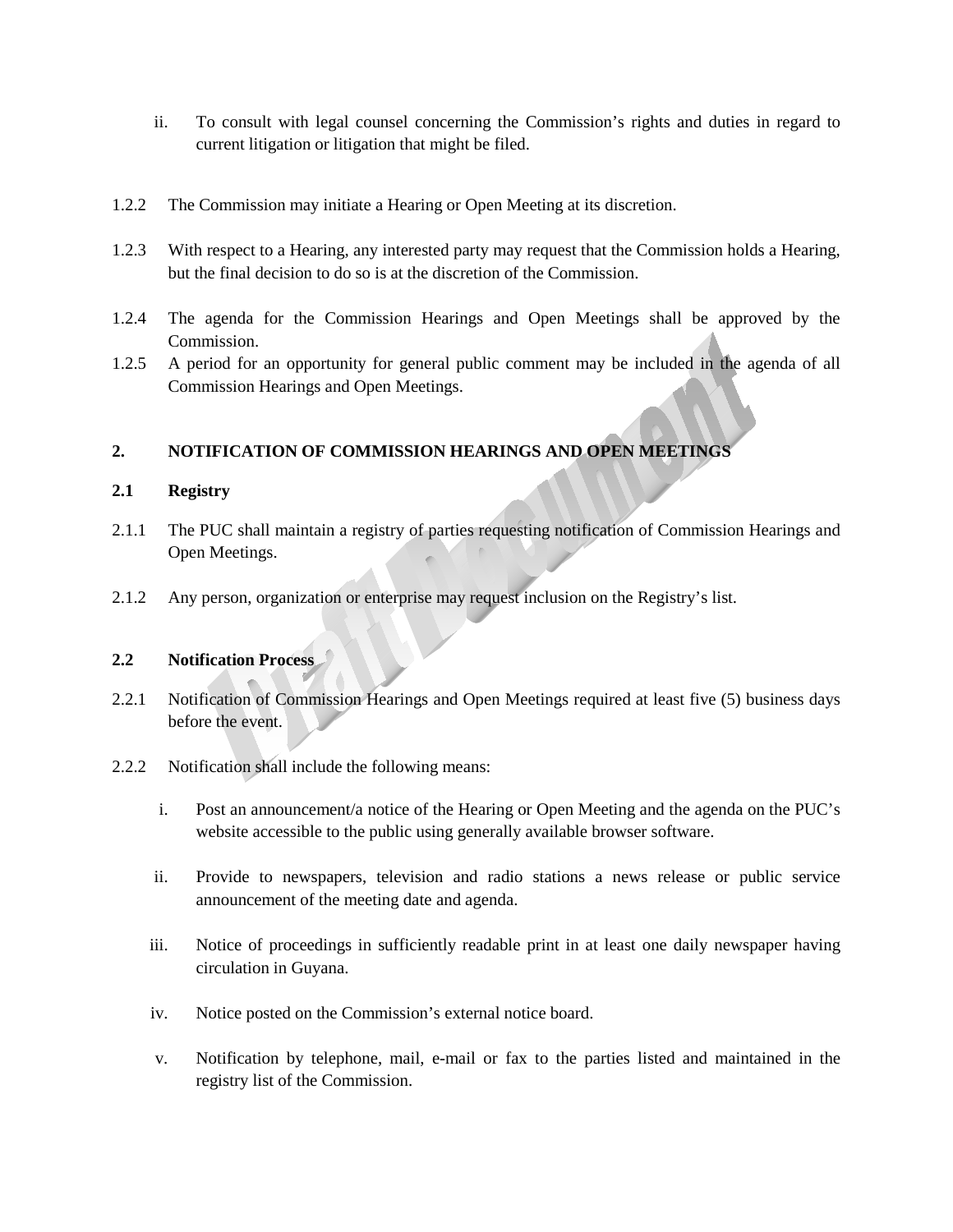- vi. Notification through the use of community based organizations in rural areas.
- 2.2.3 The notice must contain at least the following information:
	- i. Date, time and location of the Hearing or Open Meeting.
	- ii. A brief explanation of the purpose and topic of the Hearing or Open Meeting.
	- iii. Contact information for the Commission.
- 2.2.4 In cases where it is deemed relevant, the PUC may accompany the notification with specific information, reports, and analyses relevant to the matter to be discussed. These may be documents prepared by the PUC, by the regulated entity, or others.

#### **3. COMMISSION DECISION**

#### **3.1 Requirements for Commission Decision**

- 3.1.1 Decisions by the Commission shall be made after the Hearings of the Commission, and require a quorum as provided for in 13 of the PUC Act.
- 3.1.2 Decisions require a majority of the Commissioners present, subject to 59 of the PUC Act.
- 3.1.3 The Commission shall publish, in a timely manner, a written record of the decision.
- 3.1.4 The record may contain the following:
	- i. The date of the decision.
	- ii. The vote of the Commission
	- iii. A summary of the issues presented and considered, including those raised by intervening parties.
	- iv. Description of alternatives considered.
	- v. The justification for the decision.
	- vi. Written minority opinions offered by dissenting Commission members.

#### **3.2 Publication and Records of Decisions**

- 3.2.1 The PUC shall keep a record of its proceedings, which may include:
	- i. Minutes, notes and/or transcripts of the Commission's hearings.
	- ii. Reports with respect to the proceedings.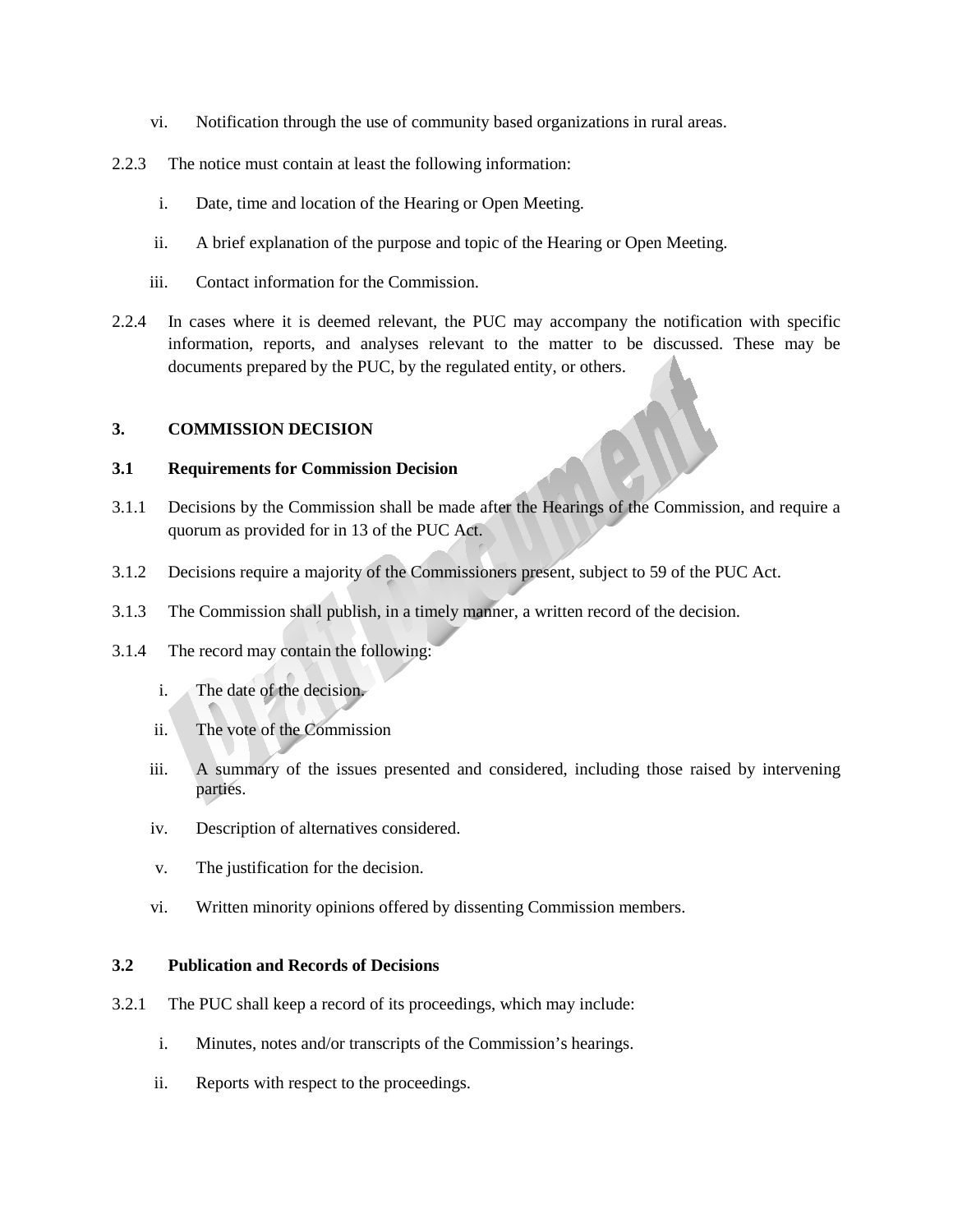- iii. Orders.
- 3.2.2 Copies of Commission's records shall be kept in the Registry at the PUC offices and may be made available to the public for inspection or copying upon request.
- 3.2.3 The Commission may adopt a fee schedule for copying of documents of a specified size, provided the fees are not above the actual costs and do not constitute an undue barrier to public access to records.
- 3.2.4 The Commission may prepare and publish written decisions in the following matters:
	- i. License applications or modifications.
	- ii. Tariff changes.
	- iii. Formal complaints.
	- iv. Changes in rules and regulations.
	- v. Commission comments on a public utility's development and expansion plans, standard terms and conditions, and/or operating standards and performance targets.
- 3.2.5 Publication shall include at least the following:
	- i. Provision to news editors of every newspaper, television and radio station in its jurisdiction of a news release or public service announcement of the decision.
	- ii. Submissions to the relevant subject minister.
	- iii. Copies of the record of decision available on request.
	- iv. Circulation of copies to all parties participating in any related consultative process.
	- v. Posting on the PUC's website, accessible to public using generally available browser software.
	- vi. Summary of the decision and accompanying background information in the PUC's Annual Report.

## **4. OPEN MEETINGS**

#### **4.1 Procedures for Open Meetings**